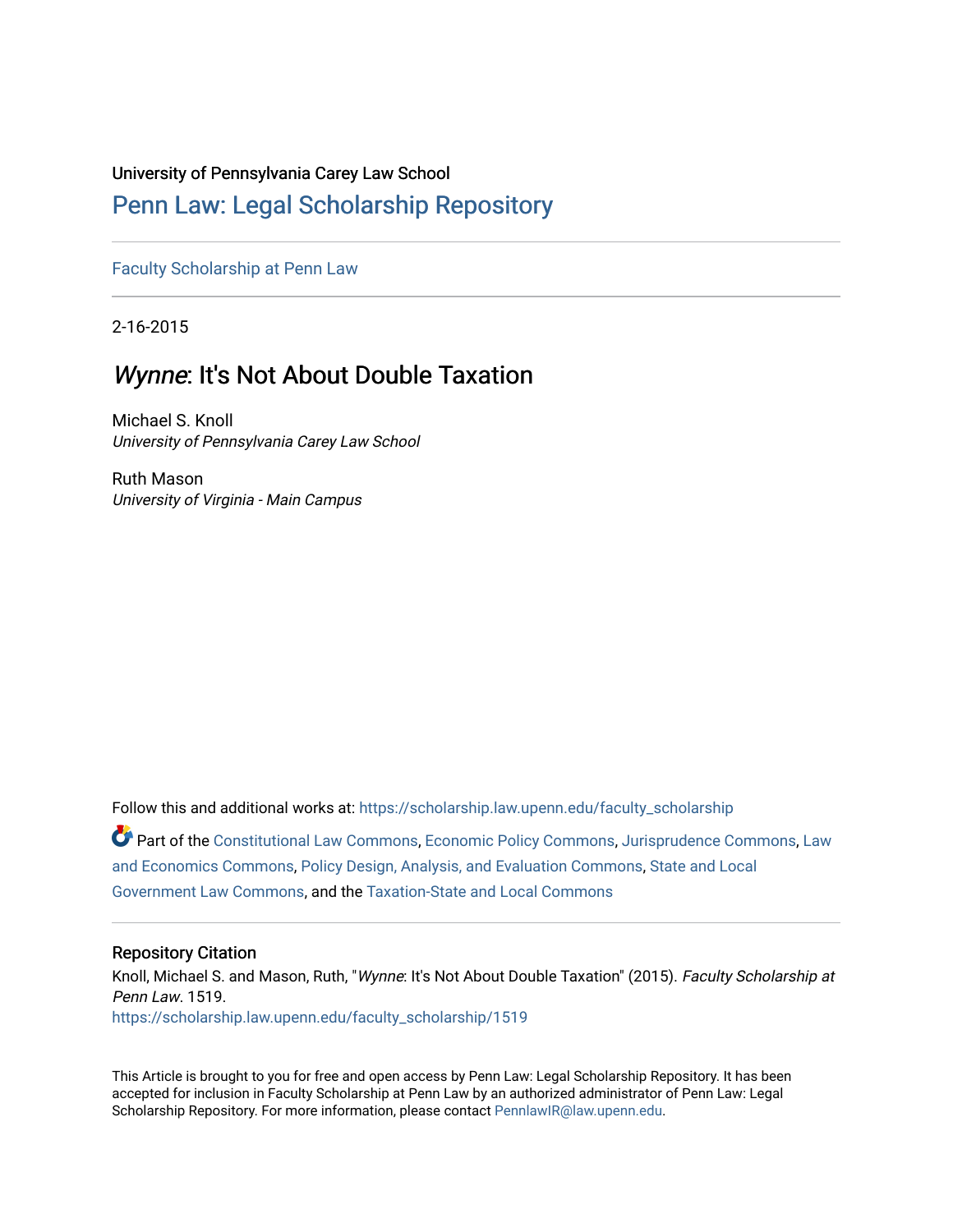# SPECIAL REPORT

## state tax notes™

# *Wynne***: It's Not About Double Taxation**

*by Michael S. Knoll and Ruth Mason*

Michael S. Knoll is deputy dean and the Theodore Warner Professor of Law at the University of Pennsylvania Law School, professor of real estate at the Wharton School, and co-director of the Center for Tax Law and Policy, University of Pennsylvania. Ruth Mason is the Hunton & Williams Professor of Law at the University of Virginia School of Law.

In this article, the authors discuss the U.S. Supreme Court's dormant commerce clause jurisprudence regarding state tax challenges. They argue that Maryland's tax scheme, which is the subject of a Supreme Court challenge, violates internal consistency, and they use economic analysis to illustrate problems with the state's arguments in the case.

The authors have benefited from presentations at the Mannheim Taxation ScienceCampus and Northwestern and UVA law schools. This article draws on their amicus brief in *Wynne*.

Copyright 2015 by Michael S. Knoll and Ruth Mason. All rights reserved.

#### **I. Introduction**

On November 12, 2014, the U.S. Supreme Court heard oral arguments in *Wynne v. Comptroller*<sup>1</sup> on grant of certiorari from the Maryland Court of Appeals.2 The case, which is a rare state tax discrimination case to reach the Supreme Court,<sup>3</sup> presents an opportunity for the Court to rationalize its dormant commerce clause jurisprudence. That jurisprudence has attracted intense criticism from commentators.<sup>4</sup> The Supreme Court has labeled its own tax discrimination jurisprudence a "quagmire" and "tangled underbrush."<sup>5</sup>

We use economic analysis to show that Maryland's tax regime discriminates against interstate commerce. We also argue that the parties' framing of the central issue in the case — whether the Constitution requires states to relieve double taxation — draws focus away from the discrimination question and could undermine the Wynnes' case and lead to unjustified narrowing of the dormant commerce clause. We also show how our approach to tax discrimination resolves many of the issues that seemed to trouble the justices at oral argument.

#### **II. Economic Analysis of the Dormant Commerce Clause**

#### **A. The Dormant Commerce Clause Requires Competitive Neutrality**

States violate the dormant commerce clause when they encourage in-state commerce at the expense of interstate commerce. The comparison embedded in that statement is important. The Constitution does not prevent states from discouraging commerce generally, as any tax that falls on commerce may discourage it. Thus, the dormant commerce clause does not prevent a state from taxing all income earned within the state even though such a tax will discourage both residents and nonresidents from earning income within the state.6The clause also does not prevent a state from taxing all income (both in-state and out-of-state) earned by residents even though such a tax might discourage residents from engaging in income-generating activity.7

Our view is that the Supreme Court interprets the dormant commerce clause to require what we call competitive neutrality, or a level playing field between in-state and interstate commerce.8 Competitive neutrality has two re quirements: (1) A state cannot provide residents with an

<sup>&</sup>lt;sup>1</sup>Docket No. 13-485.

*Comptroller of theTreasury v.Wynne*, 64 A.3d 453 (Md. 2013),*cert. granted*, 134 S. Ct. 2660 (2014). <sup>3</sup>

<sup>&</sup>lt;sup>3</sup>Michael S. Greve, "The Dormant Coordination Clause," 67 *Vand. L. Rev. En Banc* 269, 270 (2014) (noting that the Supreme Court has decided only five state tax discrimination cases under the dormant commerce clause since 1997).

*See, e.g.*, DanT. Coenen and Walter Hellerstein, ''Suspect Linkage: The Interplay of State Taxing and Spending Measures in the Application of Constitutional Antidiscrimination Rules,'' 95 *Mich. L. Rev.* 2167, 2173 (1997) (describing the doctrine as in need of a principled approach).

*Nw. States Portland Cement v. Minnesota*, 358 U.S. 450, 457-458 (1959); *see also Wardair Canada Inc. v. Fla. Dep't. of Revenue*, 477 U.S.

**<sup>(</sup>Footnote continued in next column.) (Footnote continued on next page.)**

<sup>1, 17 (1986) (</sup>Burger, C.J., concurring in part and concurring in the judgment) (referring to "the cloudy waters of this Court's 'dormant commerce clause' doctrine").

These locational distortions (when involving capital) are referred to as violations of capital export neutrality, or CEN. <sup>7</sup>

 $7$ These distortions (when involving capital) are referred to as violations of capital import neutrality, or CIN.

*See* Ruth Mason and Michael S. Knoll, ''What Is Tax Discrimination?'' 121 *Yale L.J.* 1014, 1060-1074 (2012); Mason and Knoll, "Waiting for Perseus," 67 *Tax L. Rev.* 375, 436-441 (2014). These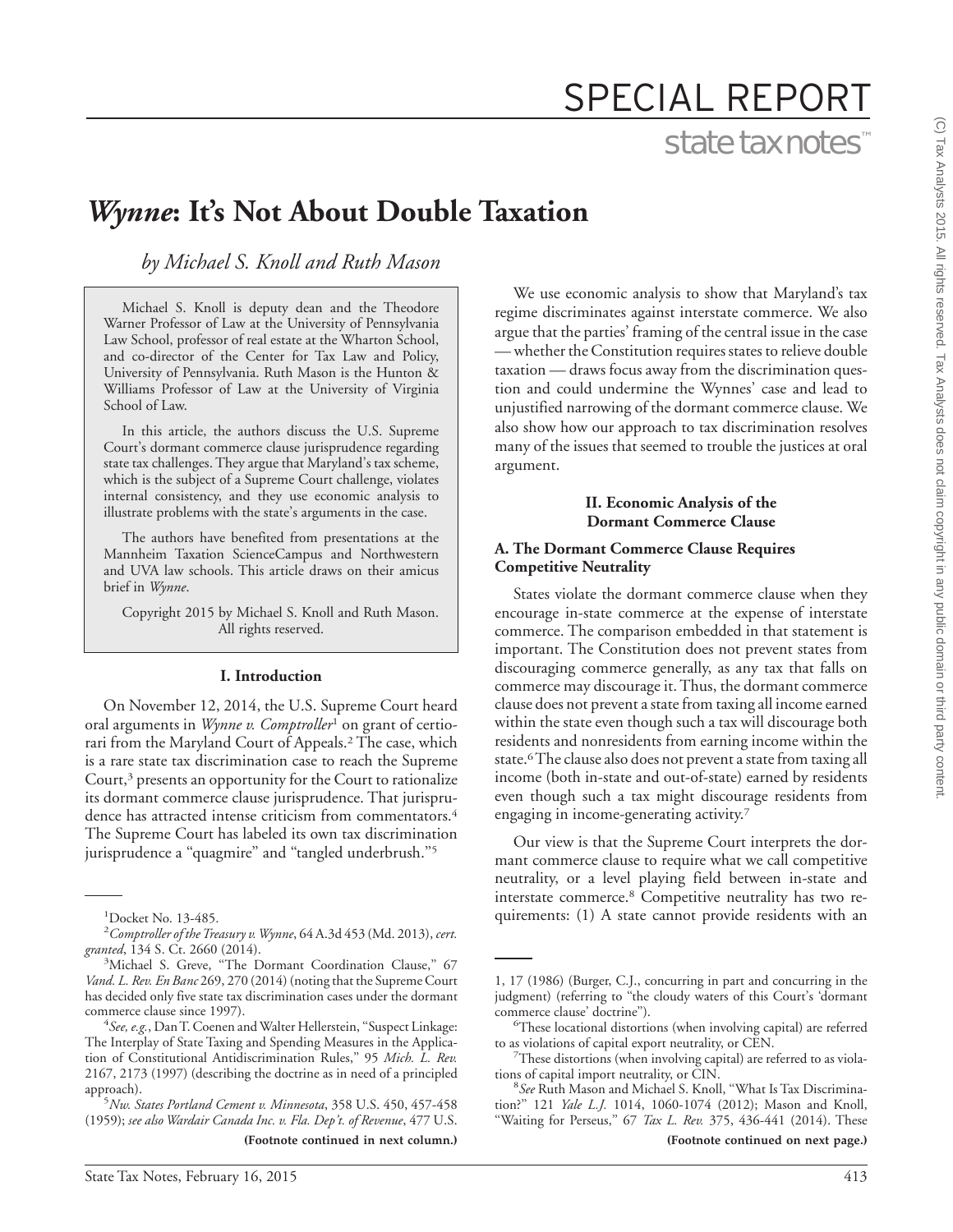advantage over nonresidents when both compete to earn income in the state, and (2) a state cannot discourage residents from earning out-of-state income rather than instate income. While we cannot hope to make a conclusive case for competitive neutrality in this article, support for the claim can be found in prominent cases.9

#### **B. What Competitive Neutrality Means for State Taxation**

Each state can tax three kinds of income:

- domestic income in-state income earned by residents;
- outbound income out-of-state income earned by residents; and
- inbound income in-state income earned by nonresidents.

States generally lack jurisdiction under the due process clause to tax the income that nonresidents earn in other states. This section uses economics to describe what we mean when we construe the Court's dormant commerce clause doctrine to require competitive neutrality or a level playing field.

We present the economic analysis using a two-state example involving Maryland and Delaware, in which Delaware stands in for all states other than Maryland. The share of income that a taxpayer retains after paying tax is called a retention rate. Table 1 provides, for each kind of income taxable by Maryland, retention rates for Maryland and non-Maryland (proxied by Delaware) taxpayers after paying Maryland tax. To keep the example simple, we assume that Delaware does not impose any tax. So the retention rates in Table 1 represent the share of earnings retained after Maryland tax.

| Table 1.<br><b>Retention Rates on Income Taxable by Maryland</b> |                                     |                                    |  |
|------------------------------------------------------------------|-------------------------------------|------------------------------------|--|
|                                                                  | Maryland<br><b>Resident</b>         | <b>Delaware</b><br><b>Resident</b> |  |
| <b>Activity in Delaware</b>                                      | Outbound Income<br>$1 - T_{\alpha}$ |                                    |  |
| <b>Activity in Maryland</b>                                      | Domestic Income<br>1 - T.           | Inbound Income<br>1 - T.           |  |

distortions (when involving capital) are commonly referred to as capital ownership neutrality, or CON.

The retention rate for a Maryland resident on an investment in Maryland is 1 -  $T_d$ , where  $T_d$  is Maryland's tax on its residents' in-state income (that is, Maryland's domestic tax). Likewise, the retention rate for a Maryland resident on an investment in Delaware is  $1 - T_0$ , where  $T_0$  is Maryland's tax on residents' out-of-state income (that is, Maryland's outbound tax).

The retention rate for a Delaware resident on an investment in Maryland is  $1 - T_i$ , where  $T_i$  is Maryland's tax on nonresidents' Maryland-source income (that is, Maryland's inbound tax). Because Maryland does not tax nonresidents' out-of-state income, a Delaware resident's after-Marylandtax retention rate on an investment in Maryland equals 1.

Because investors allocate capital across investments in different taxing jurisdictions based on relative retention ratios (that is, comparisons of retention ratios),  $10$  we need to calculate the retention ratios of Maryland and Delaware residents on investments in Maryland and Delaware. A Maryland resident's retention ratio is the share of income remaining when she invests in Maryland relative to what remains when she invests outside Maryland (in Delaware). Thus, a Maryland resident's retention ratio on an investment (in Maryland relative to an investment in Delaware) is  $(1 - T_d)/(1 - T_o)$ . Similarly, a Delaware resident's retention

<sup>10</sup>Our approach is rooted in the theory of finance, particularly in the theory of portfolio allocation in the presence of taxes. In an environment without taxes, the major result of capital asset pricing models (CAPMs) is that all investors end up holding the full universe of available risky assets in the same proportion as those assets are available in the market. Investors might vary the amount of riskless debt and risky assets they hold, and, of course, the total amount invested in risky assets will differ depending on the size of one's investment portfolio and attitude toward risk, but everyone will hold the same portfolio of risky assets, differing only in the size of the portfolio, but not in the relative portion of the portfolio (of risky assets) invested in each asset. The risky portfolio of assets held by each taxpayer is called the market portfolio because it is composed of a pro rata portion of all available (risky) assets. The after-tax capital asset pricing model (after-tax CAPM) describes how taxes affect how investors allocate their investment capital across assets in an environment with differentially taxed assets and taxpayers. The main insight from the after-tax CAPM is that an investor's demand for an asset is determined not by a simple comparison of how an investor is taxed on that asset relative to how other investors are taxed on that same asset. Instead, an investor's demand for an asset is determined by how she is taxed on that asset relative to how she is taxed on the market portfolio as compared with how other investors are taxed on that asset relative to how they are taxed on the market portfolio. The central result is that an investor will invest more in an asset when she is taxed lightly relative to how she is taxed on the market portfolio as compared with how other investors are taxed on the asset relative to how they are taxed on the market portfolio.The converse also holds: An investor will invest less in an asset on which she is taxed more heavily relative to the market portfolio than are other investors. *See* Michael Brennan, ''Taxes, Market Valuation and Corporate Financial Policy,'' 23 *Nat'l Tax J.* 417 (1970); Roger H. Gordon and David F. Bradford, ''Taxation and the Stock Market Valuation of Capital Gains and Dividends,'' 14 *J. Pub. Econ.* 109 (1980).

For example, in *West Lynn Creamery*, the Supreme Court used the dormant commerce clause to strike down a tax that applied to both resident and nonresident milk dealers because it was linked to a preferential subsidy for resident milk producers. In the Court's view, the combination of the tax and preferential subsidy ''neutraliz[ed] the advantage possessed by lower cost out-of-state producers.'' *West Lynn Creamery Inc. v. Healy*, 512 U.S. 186, 194 (1994). This analysis expressly shows a concern that state taxes should not undermine nonresidents' comparative advantage over residents. *See also West Lynn Creamery Inc.* at 193 (noting that the Constitution forbids tariffs because they ''artificially encourage in-state production even when the same goods could be produced at a lower cost in other states'').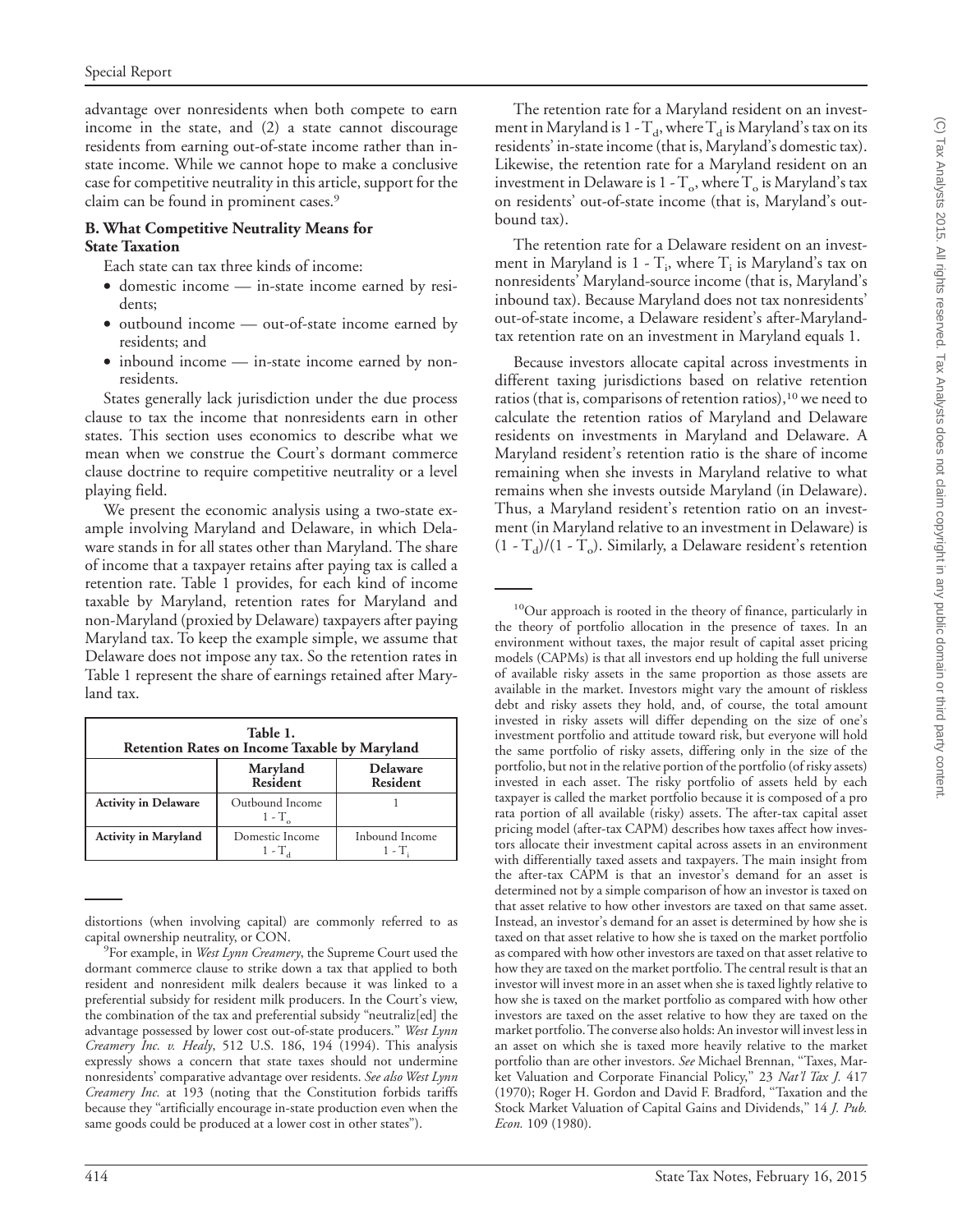ratio on an investment (in Maryland relative to an investment in Delaware) is the share of income she retains when she invests in Maryland relative to what she retains when she invests in Delaware. Thus, a Delaware resident's retention ratio on an investment in Maryland is  $(1 - T_i)/1$ , or  $1 - T_i$ .

In order for Maryland taxes not to discriminate against interstate commerce, the retention ratio for residents of Maryland across Maryland and Delaware must be less than or equal to the retention ratio for residents of Delaware across Maryland and Delaware.<sup>11</sup> This requirement can be written as:

$$
(1 - T_d)/(1 - T_o) \le (1 - T_i)/1 \tag{1}
$$

Equation 1 describes the situation in which income taxes do not distort interstate competition in terms of retention rates, which are the share of pretax income taxpayers retain after paying Maryland tax. This shows how tax, through individual investment choice, affects interstate competition. When, as in *Wynne*, the constitutional challenge is to a state's tax rates, and not to its base, the above logic reduces to a straightforward mathematical guideline for avoiding distorting interstate competition:

$$
T_d \ge T_o + T_i - (T_o \times T_i)
$$
 (2)

That is, the tax rate applied to the domestic income of residents must equal or exceed the sum of the tax rates paid by residents on out-of-state income and by nonresidents on domestic income less the product of those two rates.12 If a state's tax rates do not satisfy Equation 2, its tax system discriminates against interstate commerce.<sup>13</sup> Notice that this equation does not specify any of the rates; rather it specifies the relationship that the rates must maintain with respect to each other. A state may set its tax rates as high or as low as it wants. The dormant commerce clause, however, prevents a state from setting its tax on domestic income independently from its tax on interstate (inbound and outbound) income.

Courts interpreting the dormant commerce clause need not engage in the kind of economic analysis we presented here (let alone the more extensive analysis of our earlier articles). Instead, the principle that underlies the dormant commerce clause — that states should not distort competi-

tion between their residents and residents of other states generates simple rules of thumb. One rule, represented by Equation 1, is that a state must set tax rates so that retention ratios for residents and nonresidents are equal across jurisdictions. A second rule, represented by Equation 2, is that the tax rate on residents' in-state income must equal the combined tax rate on the in-state income of nonresidents and on the out-of-state income of residents.14 In other words, the tax rate on domestic income must be equal to or greater than the tax rate on interstate income, composed of inbound and outbound economic activities.

In earlier work, we described a third rule — that state taxes must be uniform.15 A source tax is uniform if it applies at the same rate and on the same base16 to both residents' and nonresidents' income from the state. A residence tax is uniform if it applies at the same rate and on the same base to residents' in-state and out-of-state income. And if a state taxes on both a source and residence basis, it must apply both source and residence taxes to its residents' in-state income.

Still another rule of thumb is one the Supreme Court introduced in 1983 and currently uses in state tax discrimination cases, namely, the internal consistency test.17 The next section describes that test and shows the equivalence of the test to the economic analysis just presented.

#### **C. Competitive Neutrality in the Court's Doctrine: The Internal Consistency Test**

In 1977, in *Complete Auto Transit, Inc. v. Brady*, <sup>18</sup> the Court adopted the modern four-part test for evaluating state taxes under the dormant commerce clause. A state tax does not violate the commerce clause if it (i) applies to an activity with substantial nexus to the taxing state; (ii) is fairly apportioned; (iii) does not discriminate against out-of-state parties; and (iv) fairly relates to services provided by the taxing state. In most dormant commerce clause cases, including *Wynne*, the first and fourth prongs are not at issue. Instead, dormant commerce clause disputes involve the middle two prongs, both of which relate to the ideal of a level playing field between in-state and out-of-state parties.

In many dormant commerce clause cases since 1983, the Supreme Court has used the internal consistency test to

<sup>&</sup>lt;sup>11</sup>How taxation affects competition between residents of different states depends upon relative retention ratios. If the parties' ratios are the same (even though their tax rates are different), taxation will not affect where either party invests. If, however, their ratios are different, taxation will distort competition. Mason and Knoll, "What Is Tax<br>Discrimination?" *supra* note 8.

<sup>&</sup>lt;sup>12</sup> Expressed differently, the tax rate Maryland applies to its residents' Maryland-source income must be the same as if Maryland first applied the rate applicable to residents' out-of-state income and then applied to the remaining income the rate applicable to nonresidents' Maryland-source income. 13Mason and Knoll, ''Waiting for Perseus,'' *supra* note 8 (providing

an algebraic derivation of non-distortion conditions).

<sup>&</sup>lt;sup>14</sup>The first two rules (retention ratios and tax rates) apply when the only issue in dispute is tax rates, not tax bases. The uniformity rule and the internal consistency test apply to cases involving base or rate challenges, or both. All four rules require adjustment when the residence state provides a credit for foreign taxes. *See, e.g.*, Mason and

Knoll, "Waiting for Perseus," *supra* note 8, at 1074.<br><sup>15</sup>*Id.* (describing uniformity requirements for taxes not to distort competition).

<sup>&</sup>lt;sup>16</sup>Tax base refers to the rules for calculating taxable income.<br><sup>17</sup>*Container Corp. of Am. v. Franchise Tax Bd.*, 463 U.S. 159, 169 (1983).

<sup>&</sup>lt;sup>18</sup>430 U.S. 274 (1977).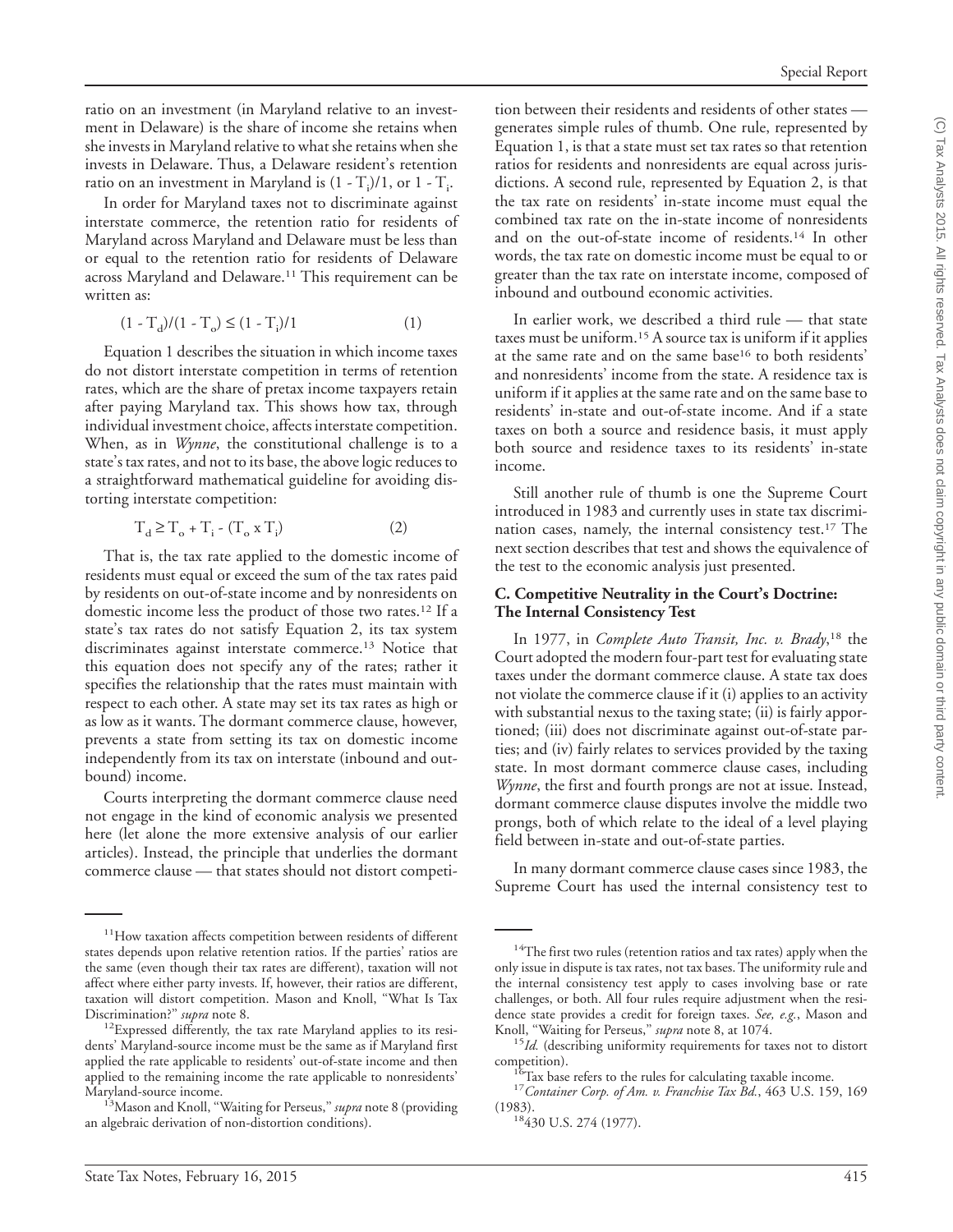evaluate the fair apportionment and nondiscrimination prongs of the *Complete Auto* test.<sup>19</sup> Under the Court's doctrine:

internal consistency is preserved when the imposition of a tax identical to the one in question by every other State would add no burden to interstate commerce that intrastate commerce would not also bear. This test asks nothing about the degree of economic reality reflected by the tax, but simply looks to the structure of the tax at issue to see whether its identical application by every state in the Union would place interstate commerce at a disadvantage as compared with commerce intrastate.20

The internal consistency test directs the reviewing court to assume every state enacts the challenged tax regime, and then it asks whether, under such hypothetical harmonization, interstate commerce suffers a greater burden than does in-state commerce. Note the close correspondence between the internal consistency test, Equation 2, and the requirement that all taxes be uniform.<sup>21</sup> For a tax system that does not provide credits for taxes paid on out-of-state income, the three statements are equivalent and yield the same result.<sup>22</sup> The internal consistency test works because it reaches the same results by logic and intuition that economic analysis reaches by algebra.

#### **III. Economic Analysis of** *Wynne*

#### **A. Factual and Legal Background**

The respondents, Brian and Karen Wynne, married Maryland residents, own stock in Maxim Healthcare Services Inc., a Maryland S corporation that provides healthcare and medical staffing throughout the United States.

nonuniform laws violates Equation 2.<br><sup>22</sup>Because Maryland does not grant credits against its county tax, we can use the simplified formula in evaluating *Wynne*. The calculations become more complicated in cases in which residence states provide credits for source taxes. *See* Mason and Knoll, ''What Is Tax Discrimination?'' *supra* note 8, at 1063-1064, 1072-1074.

Maryland follows federal tax law in treating S corporations as passthrough entities. In tax year 2006, the Wynnes earned more than \$2.6 million in income, much of it from Maxim, which filed tax returns in 39 states.<sup>23</sup>

Maryland formally divides its individual income tax into a state portion with a maximum rate of 4.75 percent, and a county portion with rates ranging from 1.25 to 3.2 percent.24 Maryland collects both portions of the tax, but it remits the county portion to the counties. Although Maryland formally labels part of its tax as a county tax and part as a state tax, it is settled law that Maryland's county tax constitutes a state tax for constitutional law purposes, and no party contests that issue in *Wynne*. 25

Maryland allows taxes paid to other states to fully offset the portion of its tax that Maryland labels the state tax, but it disallows any credit against the county tax.<sup>26</sup> Thus, although the Wynnes received credit for taxes paid to other states against the Maryland state tax, they received no credit against their Maryland county tax. The substance of the dispute in *Wynne* concerns only the county tax.

Ignoring the uncontested state portion of the tax, the Maryland tax regime contains the following elements.

For residents:

- on income earned in Maryland, county tax of 1.25 percent to 3.2 percent, depending on the county of residence (we call this the domestic tax);27 and
- on income earned in other states, county tax of 1.25 percent to 3.2 percent, depending on the county of residence, against which there is no credit for other states' taxes (we call this the outbound tax).28

For nonresidents:

- on income earned in Maryland, a 1.25 percent county tax (Maryland calls this the special nonresident tax, or SNRT; we call it the inbound tax);<sup>29</sup> and
- on income earned in other states, no tax.

103(a)(1). <sup>25</sup>*See, e.g., Nippert v. City of Richmond*, 327 U.S. 416 (1946) (striking down a municipal license tax on business solicitors for violating the dormant commerce clause); *see also Frey v. Comptroller of Treasury*, 29 A.3d 475, 492 (Md. 2011) (concluding that Maryland's

county income taxes were state taxes for constitutional law purposes).<br>
<sup>26</sup>Md. T.G. section 10-703(a).<br>
<sup>27</sup>Md. T.G. section 10-103(a)(1).<br>
<sup>28</sup>Md. T.G. sections 10-103(a)(1), 10-703.<br>
<sup>29</sup>Md. T.G. section 10-106.1(a). J subjects nonresidents with Maryland-source income to the 4.75 percent state portion of the Maryland individual income tax, but we ignore the state portion of the tax for purposes of this analysis. *See* Md. T.G. section 10-105(d). In lieu of the SNRT, Maryland subjects nonresidents who receive compensation for employment in Maryland to the county tax rates ranging from 1.25 to 3.2 percent. *See* Md. T.G. section 10-103(a)(4). Nonresidents with Maryland income from sources other than employment pay the SNRT, which Maryland sets equal to the lowest county tax rate, 1.25 percent.

<sup>&</sup>lt;sup>19</sup>*See, e.g.*, *Armco Inc. v. Hardesty*, 467 U.S. 638 (1984) (applying internal consistency test in a discrimination case).

<sup>&</sup>lt;sup>20</sup>*Jefferson Lines Inc.*, 514 U.S. at 185. <sup>21</sup>In both substance and form, the internal consistency test is equivalent to the tax rate rule as described in Equation 2. The left side of Equation 2, the tax rate on domestic residents' domestic income, is the same value as in the unshaded (i.e., in-state income) quadrants of Table 3. The right side of Equation 2, the total tax rate from applying the state's taxes on inbound and outbound commerce, is the same as the values in the shaded (i.e., interstate income) quadrants of Table 3. Because the internal consistency test asks whether the tax rates in all four quadrants are equal, it is essentially asking whether Equation 2 holds. The internal consistency test is also equivalent to the rule that retention ratios should be equal across residents of different states because that rule, which was mathematically expressed in Equation 1, was the source from which Equation 2 was derived. Finally, internal consistency is also equivalent to the uniformity requirement: Nonuniform tax laws fail the internal consistency test because a system with

<sup>&</sup>lt;sup>23</sup>Petitioner's brief, at 5-6.<br><sup>24</sup>Md. Code Ann., Tax-General (Md. T.G.) sections 10-102, 10-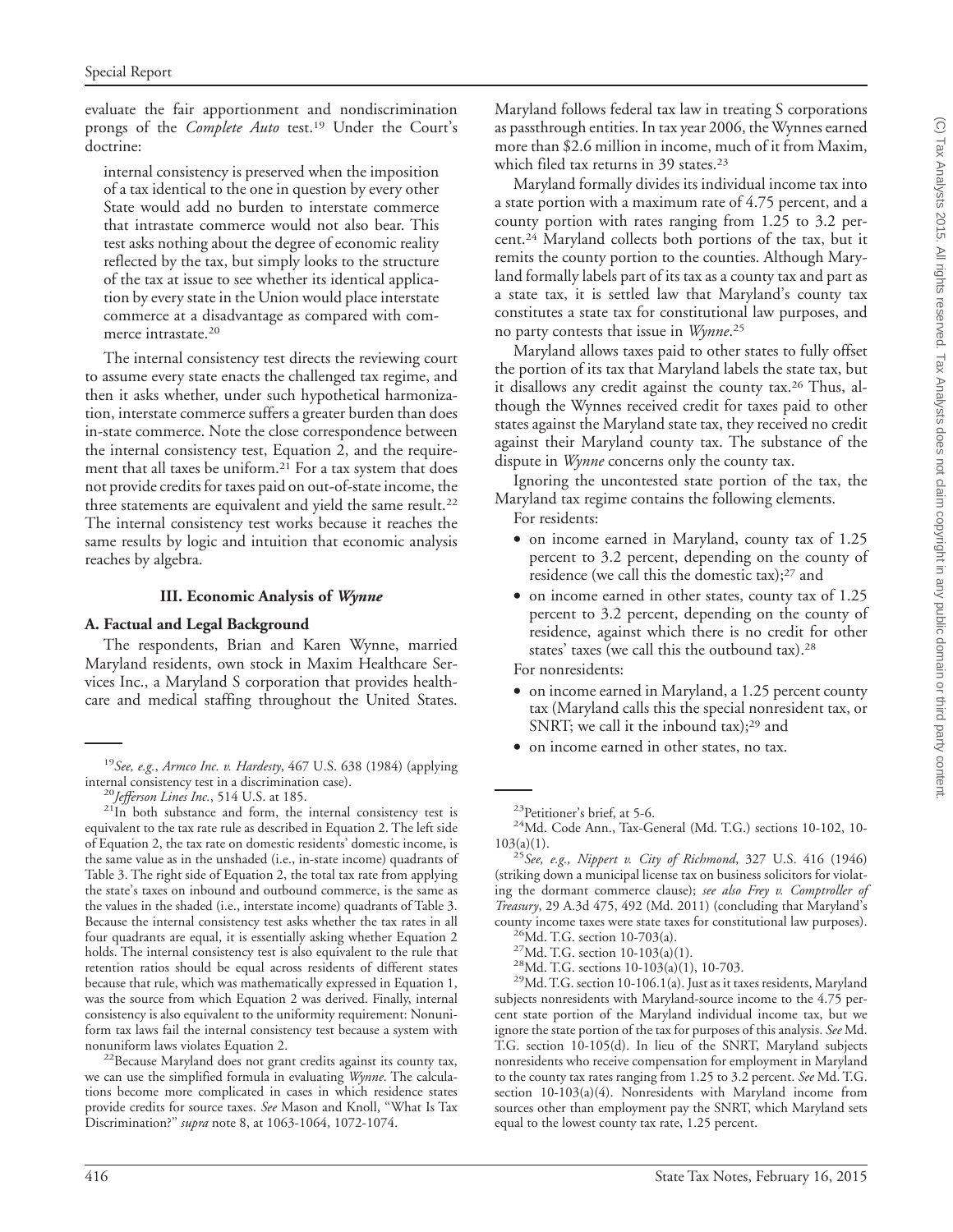The Wynnes resided in Howard County, where the county tax rate was 3.2 percent, so the Wynnes paid county tax of 3.2 percent on their domestic and outbound income.30 Table 2 illustrates the Maryland county tax regime for Howard County:

| Table 2.<br><b>Maryland County Tax Regime</b> |                             |                                            |  |
|-----------------------------------------------|-----------------------------|--------------------------------------------|--|
|                                               | Maryland<br><b>Resident</b> | <b>Resident of</b><br><b>Another State</b> |  |
| <b>Activity in Another State</b>              | Outbound Tax<br>3.2%        | N/A                                        |  |
| <b>Activity in Maryland</b>                   | Domestic Tax<br>3.2%        | Inbound Tax<br>1.25%                       |  |

#### **B. Maryland's Tax Regime Is Internally Inconsistent**

Recall that the internal consistency test directs a court to assume every state enacts the same tax regime, and then asks whether, under such hypothetical harmonization, interstate commerce suffers a greater burden than does in-state commerce. Table 3 shows how income would be taxed if every other state (represented here by Delaware) adopted the Maryland Howard County tax:

| Table 3.<br>Maryland Tax Under the Internal Consistency Test                                                                                                                                                                                                                                                                                                                                                                                                                                                                                                             |                             |                                    |  |  |
|--------------------------------------------------------------------------------------------------------------------------------------------------------------------------------------------------------------------------------------------------------------------------------------------------------------------------------------------------------------------------------------------------------------------------------------------------------------------------------------------------------------------------------------------------------------------------|-----------------------------|------------------------------------|--|--|
|                                                                                                                                                                                                                                                                                                                                                                                                                                                                                                                                                                          | Maryland<br><b>Resident</b> | <b>Delaware</b><br><b>Resident</b> |  |  |
| <b>Activity in Delaware</b>                                                                                                                                                                                                                                                                                                                                                                                                                                                                                                                                              | $4.45\%$ <sup>a</sup>       | 3.2%                               |  |  |
| <b>Activity in Maryland</b>                                                                                                                                                                                                                                                                                                                                                                                                                                                                                                                                              | 3.2%                        | 4.45%                              |  |  |
| <sup>a</sup> Delaware, employing a tax regime identical to Maryland's, would im-<br>pose a special nonresident tax of 1.25 percent on taxpayers such as the<br>Wynnes, who reside in Maryland but earn income in Delaware. Mary-<br>land would neither credit the Delaware SNRT against its own 3.2 per-<br>cent residence-based county tax nor allow a deduction for the SNRT<br>paid to Maryland. The Delaware source-based SNRT tax (or county tax)<br>plus the Maryland residence-based county tax yields a total source-and-<br>residence tax rate of 4.45 percent. |                             |                                    |  |  |

Table 3 shows that the Maryland county tax is internally inconsistent because under hypothetical harmonization, instate income would be taxed at 3.2 percent, whereas interstate income would be taxed at 4.45 percent. The shaded quadrants in Table 3 represent interstate income, comprising Maryland income earned by Delaware residents and Delaware income earned by Maryland residents. In contrast, the unshaded quadrants represent in-state income, comprising Maryland income earned by Maryland residents and Delaware income earned by Delaware residents. Accordingly, the Maryland Court of Appeals concluded that the Maryland tax regime violates the internal consistency test.31

The court of appeals left it to the Maryland General Assembly to choose how to remedy the violation.32 The court clarified that its holding did not require Maryland to use a credit to cure its constitutional violation.<sup>33</sup> By this clarification, the Maryland Court of Appeals expressly acknowledged that there are multiple ways that Maryland could revise its tax system so as to pass constitutional muster. $34$ 

As the discussion above suggests, the decision of the Maryland Court of Appeals was a straightforward application of existing legal doctrine, particularly the internal consistency test. Thus, *Wynne* seems like an easy case, and it lacks the usual indicia for granting certiorari, such as a conflict between circuits.<sup>35</sup> That raises the question of why the U.S. Supreme Court took the case. To help answer this question, we turn to the arguments made by the parties and amici in *Wynne*.

#### **C. Maryland's Defenses**

Among other defenses, Maryland argues that its tax regime does not discriminate. It also argues that Maryland's need for money and the duty of its residents, including the Wynnes, who consume services in Maryland trump constitutional concerns. Finally, Maryland argues that the excessive taxes the Wynnes pay are not solely the fault of Maryland; rather, they arise because of the interaction of Maryland's tax system with those of other states, and therefore Maryland cannot be held accountable for any adverse impact.

#### *1. No Discrimination*

Maryland argues that its tax does not violate the dormant commerce clause because it does not discriminate. All discrimination standards involve comparisons, and the most

<sup>&</sup>lt;sup>30</sup>The Wynnes also paid the state portion of the Maryland tax, and against that portion received credits for taxes paid to other states.

<sup>31</sup>*Comptroller of the Treasury v. Wynne*, 64 A.3d 453, 466 (2013) (concluding that ''the circumstances under which the courts have tolerated a lack of internal consistency [such as flat usage fees] do not pertain here''). *See also Wynne* at 470 (concluding that the Maryland regime violated the dormant commerce clause by failing to credit other states' taxes). Maryland fails the internal consistency test regardless of the county analyzed. If, for example, we apply the internal consistency test to the lowest Maryland county tax rate of 1.25 percent, then in-state income is always taxed at 1.25 percent, whereas interstate income is always taxed at 2.5 percent. Maryland's county tax rate on cross-border income is always 1.25 percent higher than the county tax

<sup>&</sup>lt;sup>32</sup> See Wynne, 64 A.3d at 478.<br><sup>33</sup>Petitioner's cert. brief, appendix B, opinion on motion for reconsideration, p. 51 (''A state may avoid discrimination against interstate commerce by providing a tax credit, or some other method of apportionment, to avoid discriminating against interstate commerce in

 $\frac{34}{34}$ *See id.*  $\frac{35}{35}$ Greve, *supra* note 3, at 270.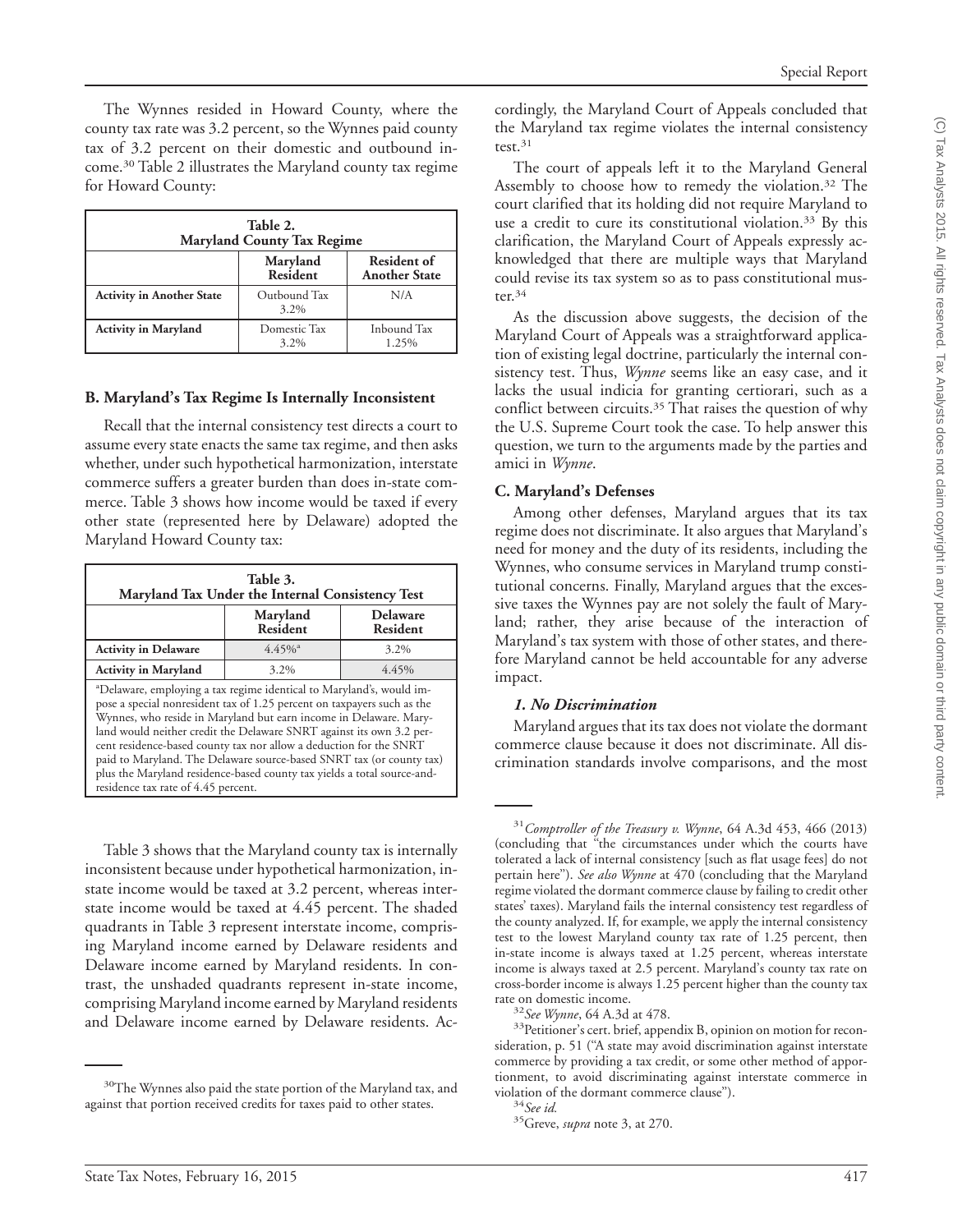contentious part of tax discrimination cases can be determining how to properly make the comparisons. In *Wynne*, Maryland urges the Court to compare Maryland's treatment of its own residents' Maryland-source income with its treatment of their out-of-state income. As long as the domestic rate is no lower than the outbound rate (that is,  $T_d \ge$  $T<sub>o</sub>$ ), under Maryland's view, the tax is not discriminatory. Because Maryland applies the same rate to its residents' domestic and outbound income, according to the comptroller, the Maryland tax is constitutional.36

However, in *Comptroller v. Frey*, <sup>37</sup> an earlier case challenging application of Maryland's inbound tax regime to nonresidents, the comptroller offered a different comparison. In that case, the comptroller convinced the Maryland Court of Appeals that it should compare Maryland's treatment of residents' Maryland-source income with Maryland's treatment of nonresidents' Maryland-source income. In other words, the court should compare Maryland's domestic tax with its inbound tax, and as long as the domestic tax was at least as high as the inbound tax (that is,  $T_d \ge T_i$ ), Maryland did not discriminate, according to the comptroller. Because, under that limited comparison, Maryland treated nonresidents more favorably than residents, the court of appeals concluded in *Frey* that Maryland did not violate the dormant commerce clause.38

Thus, in *Frey*, the comptroller persuaded the Maryland court to consider whether Maryland discriminated against only inbound commerce. Now, just five years later in *Wynne*, the comptroller asks the Supreme Court to evaluate the question whether Maryland discriminates against only outbound commerce. Combining these arguments, we arrive at Maryland's understanding of the limits the dormant commerce clause places on state taxation, namely that:

$$
T_d \ge T_o \text{ and } T_d \ge T_i \tag{3}
$$

Under the comptroller's theory, a state's outbound and inbound taxes have no necessary relationship to each other, and so long as each is less than or equal to the domestic tax, the comptroller would argue that there is no constitutional violation. This is even though Maryland's inbound and outbound taxes impose a cumulative burden on interstate commerce that exceeds by Maryland's single imposition of tax on domestic income.

Combining *Frey* with *Wynne* illustrates the problem. In *Frey*, the comptroller compared Maryland's inbound tax with its domestic tax;<sup>39</sup> in *Wynne*, the comptroller compares Maryland's outbound tax with its domestic tax. Doublecounting the domestic tax obscures that although Maryland taxes residents' domestic income once, it taxes interstate commerce both coming and going.<sup>40</sup> The combined Maryland taxes on interstate commerce (that is, the inbound tax plus the outbound tax) total 4.45 percent, thus exceeding the Maryland tax on residents' domestic income of 3.2 percent. If all states adopted similar regimes, interstate commerce would always face more tax than domestic commerce. As the economic analysis above shows, determining whether a state discriminates against interstate income requires comparing the state's domestic tax with its total burden on interstate commerce, composed of its inbound and outbound taxes.<sup>41</sup>

Because the internal consistency test prevents disaggregation of the state tax regime into inbound-only and outbound-only elements, it prevents the kind of incomplete analysis urged by the comptroller in both *Wynne* and *Frey*. It therefore reduces the risk that states will eviscerate the clause's protection for interstate commerce by embedding discriminatory tax provisions in disparate parts of their tax regimes.

At oral argument, Eric J. Feigin, the assistant U.S. solicitor general, argued that the Wynnes should not be able to point to the inbound tax (the SNRT) as part of their discrimination analysis because, as residents, they were not subject to it. He added that the nonresident tax ''is going to look discriminatory no matter what other scheme of taxes you throw into it."<sup>42</sup> He argued that if the Court found the Maryland tax regime discriminatory, ''it would probably be much more logical to locate the problem in the nonresident tax rather than the resident tax." $43$  When pressed by Justice Samuel Alito about whether he thought the nonresident tax was unconstitutional, Feigin replied that he did not but only that "it would be a stronger claim."<sup>44</sup>

<sup>36</sup>Petitioner's brief at 35-36. The assistant to the U.S. solicitor general also urges comparing the domestic tax only with the outbound tax, describing the taxes as ''uniform'' and ''even-handed.'' *Wynne*, argument transcript, at 23. 3729 A.3d. 475 (Md. 2011), *cert. denied*, 132 S. Ct. 1796 (2012). <sup>38</sup>*See Frey*, 29 A.3d at 501. <sup>39</sup>*Frey*, 29 A.3d at 496, 505.

<sup>40</sup>To avoid discouraging interstate commerce, Maryland could, for example, impose both taxes — the residence tax and the source tax on residents' Maryland income. In that case, Maryland would have uniform taxes — a uniform source tax of 1.25 percent and a uniform residence tax of 3.2 percent. But there are other alternatives for Maryland to cure its violation, as we discuss in Part IV.D.

 $A<sup>41</sup>$ The comptroller's analysis is wrong, because it obscures the fact that the Maryland tax system disadvantages nonresidents compared with residents. This disadvantage is evident because the retention ratio for Maryland residents on their income earned in Maryland relative to their income earned outside Maryland is higher than the same ratio for nonresidents. In a recent working paper, economists Ryan Lirette and Alan Viard reached the same conclusion about the need to compare the state's tax on domestic income with the cumulative burden the state applies to inbound and outbound income. *See* Lirette and Viard, ''State Taxation of Interstate Commerce and Income Flows: The Economics of Neutrality,'' American Enterprise Institute working paper 2014-07 (Sept. 23, 2014). <sup>42</sup>*Wynne*, argument transcript, at 18. <sup>43</sup>*Id.* at 20-1. <sup>44</sup>*Id.* at 23.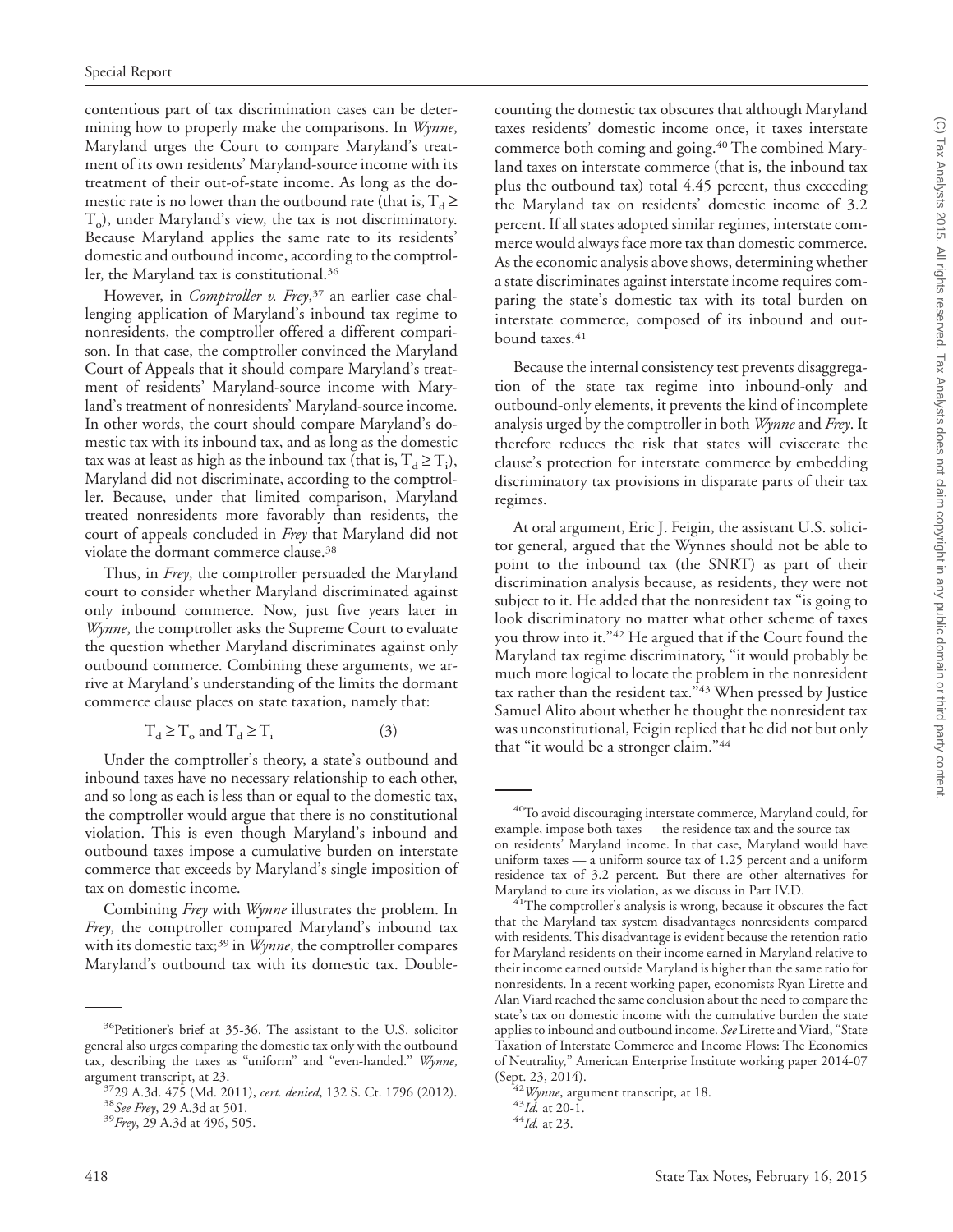We disagree. While we conclude that the Maryland regime, taken as a whole, discriminates against interstate commerce, we do not believe that it is possible as a matter of logic or economics to isolate the source of the discrimination to any one of the domestic tax, the inbound tax, or the outbound tax. All three tax rates must be analyzed together, and they must obey the relationship in Equation 2. Thus, it should not be possible to save Maryland's tax regime by arguing that it is the inbound tax (rather than the outbound tax) that discriminates.

#### *2. Revenue Argument*

Maryland and amici make much of Maryland's need for tax revenue and of the benefits that the Wynnes receive from Maryland. Maryland and amici further claim that holding for the Wynnes would allow the Wynnes and others similarly situated to avoid paying for their share of the services they consume.

It is important to note that worldwide tax with a full credit ensures that a resident with out-of-state income pays at least as much tax as would be due domestically. The Wynnes could pay more tax under a properly designed credit than they would pay on an equivalent amount of domestic income, but they would not pay less.

Of course, Maryland's concern is that if it credited other states' taxes, the taxes paid by the Wynnes on their out-ofstate income would go principally to the source state, and only residually to Maryland. In its brief, Maryland noted that the Wynnes (or similar taxpayers) might end up owing zero income tax to Maryland on their out-of-state income, and at oral argument, some of the justices raised similar concerns.45 Justice Ruth Bader Ginsburg gave an example in which granting a credit would mean that ''the Maryland resident owes nothing to Maryland . . . [even though he] may have five children that he sends to school in Maryland.''46 Continuing Ginsburg's example, Justice Anthony Kennedy commented, ''He's getting a free ride off Maryland school."47 Because the Wynnes receive significant benefits from Maryland, it is only fair, the argument goes, that the Wynnes contribute to fund those benefits, consistent with their ability to pay.

One response is to note that Maryland taxes not only on a residence basis, but also on a source basis. What Maryland loses on a residence basis, it gains on a source basis. Notice the symmetry: The Wynnes pay taxes to other jurisdictions while receiving only limited services there (they do not, for example, send their children to other states' public schools). At the same time, Maryland collects revenue from nonresidents who earn income in Maryland, despite using only limited Maryland services. Thus, Maryland will only lose revenue on an aggregate basis from interstate commerce if

Maryland residents earn more abroad than the residents of other states earn in Maryland. Thus, Maryland exaggerates the revenue loss from maintaining an internally consistent tax regime. It is telling that every other state besides Maryland (not to mention independent countries) appears able to fund its public sector despite granting credits for out-ofstate taxes.

Moreover, that a state provides services to residents cannot justify taxes that impede access for its residents to out-of-state markets and vice versa. The Maryland tax regime challenged in *Wynne* does both.<sup>48</sup> And upholding the Maryland county tax regime just because Maryland uses the revenue to pay for services would eviscerate the dormant commerce clause.

There are other ways that Maryland could tax the Wynnes to pay for services that would not discriminate against crossborder commerce and that would be internally consistent. For example, Maryland could impose a real property tax, a head tax, or charge a fee to those who send their children to the public schools. Finally, Maryland could modify its income tax regime to comply with the dormant commerce clause, while still refusing to credit other states' taxes.<sup>49</sup>

#### *3. Who Can Say Which State Is at Fault?*

Maryland argues that the higher tax burden the Wynnes face on cross-border income ''arises from the combination of the income taxes of two States,''50 so therefore Maryland is not responsible for it. This argument seemed to resonate with Justice Stephen Breyer, who said at oral argument, ''I don't see anybody at fault."<sup>51</sup>

What this argument ignores is that the Maryland tax system would discourage interstate commerce even if no other state imposed any taxes. If no other state imposed any taxes, Maryland residents and nonresidents would pay the same 3.2 percent tax on in-state and out-of-state income and Maryland residents would retain 96.8 percent of their before-tax earnings on both in-state and out-of-state income. Thus, the ratio of what Maryland residents retain on Maryland income as opposed to non-Maryland income is 1. Nonresidents pay 1.25 percent tax on their Maryland income and so retain 98.75 percent of their Maryland income, whereas they retain 100 percent of their non-Maryland income, which is not subject to tax. Thus, nonresidents retain 98.75 percent as much of their income when they earn that income in Maryland as when they earn it outside Maryland. Accordingly, although nonresidents retain a higher portion of their income than do Maryland residents wherever they earn income,<sup>52</sup> nonresidents retain a relatively smaller ratio of their income when they invest in

<sup>45</sup>*Id.* at 29. <sup>46</sup>*Id.* <sup>47</sup>*Id.* at 39.

<sup>&</sup>lt;sup>48</sup>*See supra* Part II.D.<br><sup>49</sup>*See infra* Part IV.D.<br><sup>50</sup>*Wynne*, argument transcript, at 22.<br><sup>51</sup>*Id.* at 23. <sup>52</sup>When they invest outside Maryland, nonresidents retain 100 percent of pretax income whereas Maryland residents retain only 96.8 **(Footnote continued on next page.)**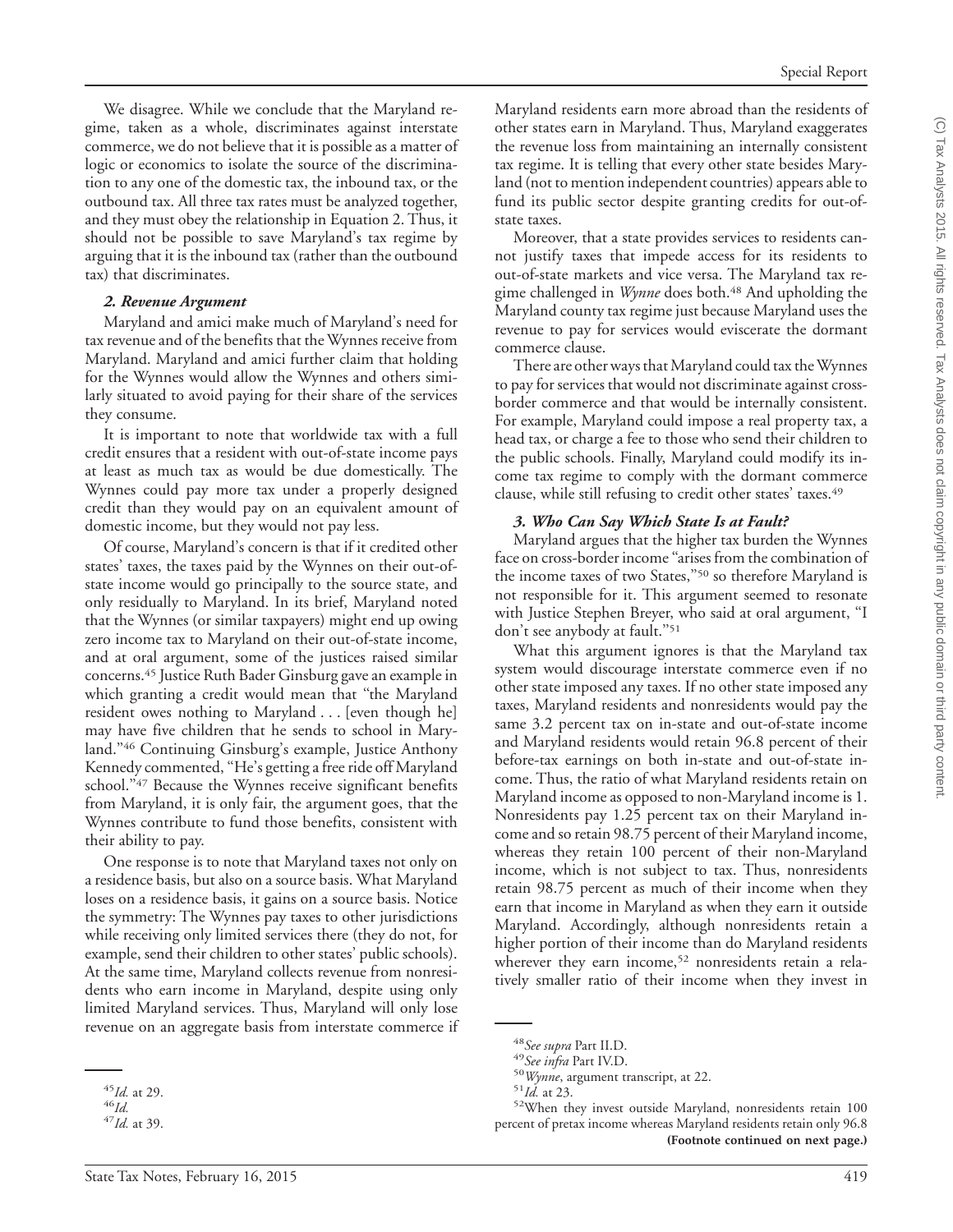Maryland as compared with investing outside Maryland (0.9875) than do residents (1). The inequality in those retention ratios shows the distortion of competitive neutrality and thereby the tax discrimination.

#### **IV. Distinguishing Double Taxation From Discriminatory Taxation**

Other disputes in *Wynne* involve whether the dormant commerce clause forbids double taxation, and if so, whether the source state or the residence state is obliged to relieve the double tax. Likewise, there is a dispute over whether the only appropriate remedy in the case is a tax credit. Justice Elena Kagan also raised the concern that a ruling in favor of the Wynnes paradoxically could lead to more double taxation. This section addresses those arguments.

#### **A. The Dormant Commerce Clause Precludes Some, But Not All, Forms of Double Tax**

Double tax is neither a necessary nor sufficient condition for a dormant commerce clause violation. It is obvious that a state can discriminate against cross-border commerce without imposing double taxation. Assume, for example, that Maryland is the only state to tax, and assume further that Maryland stops taxing its residents' out-of-state income, maintains its 3.2 percent tax rate on residents' domestic income, and increases the SNRT rate on nonresidents' Maryland income to 5 percent. Although there is no double taxation, such a tax discriminates against cross-border commerce. Nonresidents would face a tax disadvantage in Maryland relative to residents because nonresidents would retain a smaller portion of their revenue earned in Maryland (as compared with the portion they would retain on revenue earned in Delaware) than residents.<sup>53</sup>

Conversely, there can be double taxation without discriminating against cross-border commerce. If Maryland combines a uniform 3.2 percent residence tax with a uniform 1.25 percent source tax and applies both taxes to its residents' domestic income (4.41 percent), there is double taxation, but no discrimination against cross-border commerce. Also, if Delaware (standing in for all other states) adopts a uniform 5 percent residence tax and a uniform 4 percent source tax and applies both taxes to Delaware residents' domestic income (8.8 percent), there is double taxation, but again no discrimination. That is because Maryland residents retain the same portion of their income earned in Maryland relative to the proportion retained by Delaware residents on their Delaware income. There is also no discrimination from combining both the Maryland and Delaware tax systems, even though all cross-border income is

taxed by both Delaware and Maryland.<sup>54</sup> Once again, there is no competitive distortion because the retention ratios across Maryland and Delaware for Maryland and Delaware residents are equal.

There is, however, an important case in which avoiding discrimination requires relief from double taxation. When a state taxes residents and nonresidents at the same rate on their in-state income, the only way the state can avoid discouraging cross-border commerce (and satisfy the internal consistency test) is to exempt out-of-state income from tax or provide a credit for taxes paid on out-of-state income. Those tax systems are common, which is why one might view the dormant commerce clause as prohibiting double tax.

By arguing that the dormant commerce clause forbids double taxation, the taxpayer raised unnecessary controversy. At issue in *Wynne* is not whether the Constitution forbids double tax, but rather whether it forbids a state from using taxes to give residents a competitive advantage over nonresidents for jobs and investments in the state and whether it forbids a state from using taxes to give nonresidents a competitive advantage over residents for jobs and investments outside the state. By its internal inconsistency, the Maryland tax regime does both: It privileges Marylanders over nonresidents when earning income in Maryland, and it privileges nonresidents over Marylanders when earning income outside Maryland.

A constitutional rule that says that a state's tax law must be internally consistent is administrable by any state and requires examination only of that state's tax regime. In contrast, a generalized prohibition on double taxation is less administrable because it requires determining when there has been double taxation, which in turn depends on careful comparison of the two states' tax bases and source rules.<sup>55</sup> A constitutional prohibition on double taxation would raise other difficult questions, such as the constitutionality of partial credits, the equivalence of credits and exemption, and whether the source or residence state has priority to tax, a question we address in the next section. Finally, it is worth noting that Supreme Court doctrine does not support interpreting the dormant commerce clause as a blanket prohibition on double taxation.<sup>56</sup>

percent; when they invest in Maryland, nonresidents retain 98.75

<sup>&</sup>lt;sup>53</sup>Nonresidents retain 95 percent as much of their income when they earn income in Maryland rather than Delaware, while residents retain 96.8 percent as much.

<sup>54</sup>*See* Mason and Knoll, ''Waiting for Perseus,'' *supra* note 8, at 442-452 (providing an extensive example showing that uniform double taxes do not distort cross-border commerce). 55The Supreme Court in *Moorman* declined to find that the

dormant commerce clause forbade double taxation in part because

<sup>&</sup>lt;sup>6</sup> Moorman Mfg. Co. v. Bair, 437 U.S. 267, 98 S. Ct. 2340 (1978) (approving internally consistent apportionment formula, even though its application in combination with another state's different, but also internally consistent, formula resulted in actual double taxation).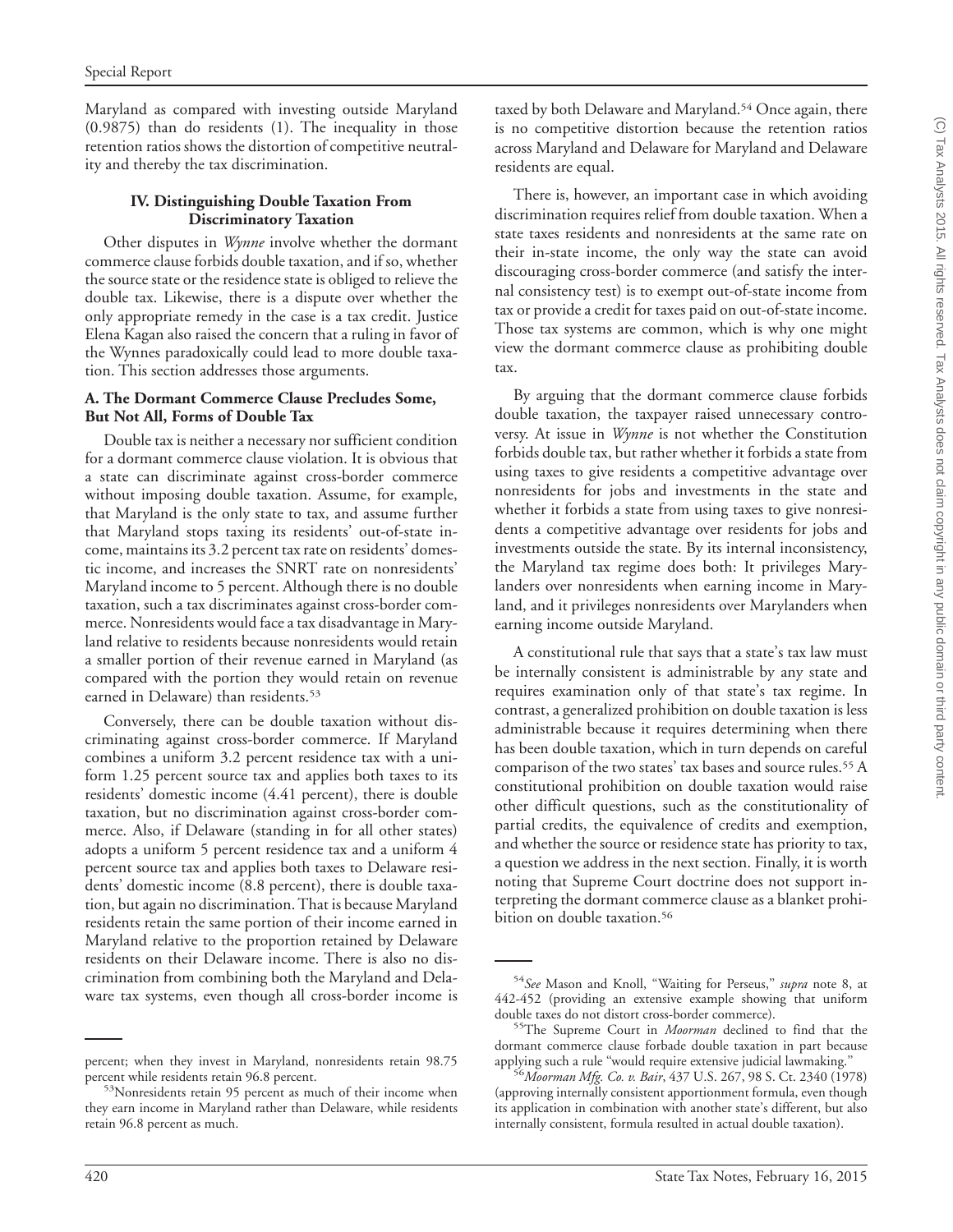#### **B. The Dormant Commerce Clause Does Not Require The Residence State to Yield to the Source State**

Traditionally, the Supreme Court has looked exclusively to the law of the challenged state in analyzing state tax dormant commerce clause challenges. The court has said that the constitutionality of one state's law cannot ''depend on the shifting complexities of the tax codes of 49 other States."<sup>57</sup> However, the Wynnes, like the comptroller, expand the inquiry to at least two states by arguing that the Constitution requires Maryland to relieve double taxation. But if the Constitution requires relief of double tax, which state's tax must give way? Questions at oral argument suggest that the justices see a holding for *Wynne* as raising a ''priority rule'' question. For example, Justice Antonin Scalia asked, ''Why is it that the State that taxes all the income of its residents has to yield rather than the State that taxes all income earned in the State?''58 In our view, the dormant commerce clause does not mandate (and need not be interpreted as mandating) any priority between the source and residence states' taxes.

When asked whether the dormant commerce clause encompasses a priority rule, Dominic F. Parella, the Wynnes' lawyer, argued that the Court's doctrine establishes a sourcestate priority rule, under which the residence state must yield to the source state's tax, for example, by granting a credit. He cited *Standard Oil*, <sup>59</sup> *Mobil Oil*, <sup>60</sup> and *Central Railroad* <sup>61</sup> in support of this assertion. Support for a sourcestate priority rule can indeed be found in those cases, particularly for ad valorem taxation of instrumentalities of interstate commerce.62 If extended to personal income taxes, a source-state priority rule would reflect the usual state

<sup>59</sup> Standard Oil Co. v. Peck, 342 U.S. 382, 384 (1952) (invalidating a residence-based ad valorem tax on ships used in interstate commerce on the grounds that the ''rule which permits taxation by two or more [source] states on an apportionment basis precludes taxation of all of

<sup>3</sup>Mobil Oil Corp. v. Comm'r of Taxes of Vermont, 445 U.S. 425 (1980) (holding that a state could tax a nonresident corporation's

<sup>61</sup> Central R. of Pa. v. Pa., 370 U.S. 607, 614 (1962) ("the domiciliary State is precluded from imposing an ad valorem tax on any property<br>to the extent that it could be taxed by another State"). practice of granting credits at residence, as well as the international practice of crediting or exempting at residence. Nevertheless, dormant commerce clause doctrine provides no clear guidance on which state should relieve double taxation.<sup>63</sup>

While the Court's precedent more strongly supports the notion of source (rather than residence) priority-to-tax, there is no need for the Court to establish a priority rule under the dormant commerce clause in order to resolve the case in favor of the Wynnes. Rather, all the Court need require is that states exercise taxing authority on legitimate bases (source and residence) and that all taxes be uniform on a source or residence basis. In other words, all taxes must be internally consistent.

Although it is a minority practice, some source states unilaterally cede priority to tax to the residence state,<sup>64</sup> or they do so under reciprocal source-exemption provisions.<sup>65</sup> Thus, in our view, the Court should answer the priority rule question in *Wynne* as it did in Moorman, by stating that:

the legislative power granted to Congress by the commerce clause would amply justify the enactment of legislation requiring all states to adhere to uniform rules for the division of income. It is to that body, and not this Court, that the Constitution has committed those policy decisions.<sup>66</sup>

#### **C. A Credit Is Not the Only Possible Remedy**

If the Wynnes prevail, a question arises as to the appropriate remedy. Several amici who support the taxpayers urge the Court, assuming it finds the Maryland tax unconstitutional, to order Maryland to credit other states' taxes to offset the Maryland county tax. However, because there are several other ways for Maryland to cure its constitutional infirmity, the Supreme Court should not order Maryland to issue credits.

To comply with the dormant commerce clause, Maryland's tax rates must obey Equation 2; they must bear the following relationship to each other:

$$
T_d \ge T_o + T_i - (T_o \times T_i)
$$
 (2)

Under this constraint, Maryland has flexibility to set any two rates however it chooses, but setting the first two rates constrains the third. For example, suppose Maryland determines that it wants an inbound income tax rate,  $T_i$ , of 1.25 percent. Suppose further that Maryland wants an outbound

<sup>57</sup>When analyzing state tax discrimination under the commerce clause, the U.S. Supreme Court declined to require a taxpayer to show actual discriminatory impact by pointing to a duplicative tax in an-<br>other U.S. state. ARMCO Inc. v. Hardesty, 467 U.S. 638, 644 (1984).

other U.S. state. *ARMCO Inc. v. Hardesty*, 467 U.S. 638, 644 (1984). <sup>58</sup>*See, e.g., Wynne*, argument transcript, at 9-10. *See also id.* at 10, "Do you stop having the power to tax worldwide income because other<br>States may tax on a different [source] basis?" (Ginsburg, J.).

 ${}^{62}$ Each of the cited cases involved apportionment formulas, so rather than establishing a source priority rule, these cases instead could be understood to require fair apportionment. If income "fairly apportioned to a state'' is understood to be equivalent to ''income sourced in a state,'' the two notions collapse into one. In international tax policy, apportionment is regarded as an alternative to sourcing rules, but with the same goal, namely, to allocate taxing rights among states with legitimate tax claims while at the same time avoiding double taxation.

<sup>&</sup>lt;sup>63</sup>Indeed, the leading treatise on state taxation concludes that "the question arises as to whether, and under what circumstances, the Constitution may be read to require a taxpayer's state of residence . . . to provide a credit for taxes paid to other states. This is a complicated question for which the courts have yet to provide a definitive answer.'' Jerome R. Hellerstein and Walter Hellerstein, *State*

<sup>&</sup>lt;sup>64</sup>*Id.* at para. 20.10.<br><sup>65</sup>*Id.* at para. 20.10[6].<br><sup>66</sup>*See Moorman*, 437 U.S. at 280.